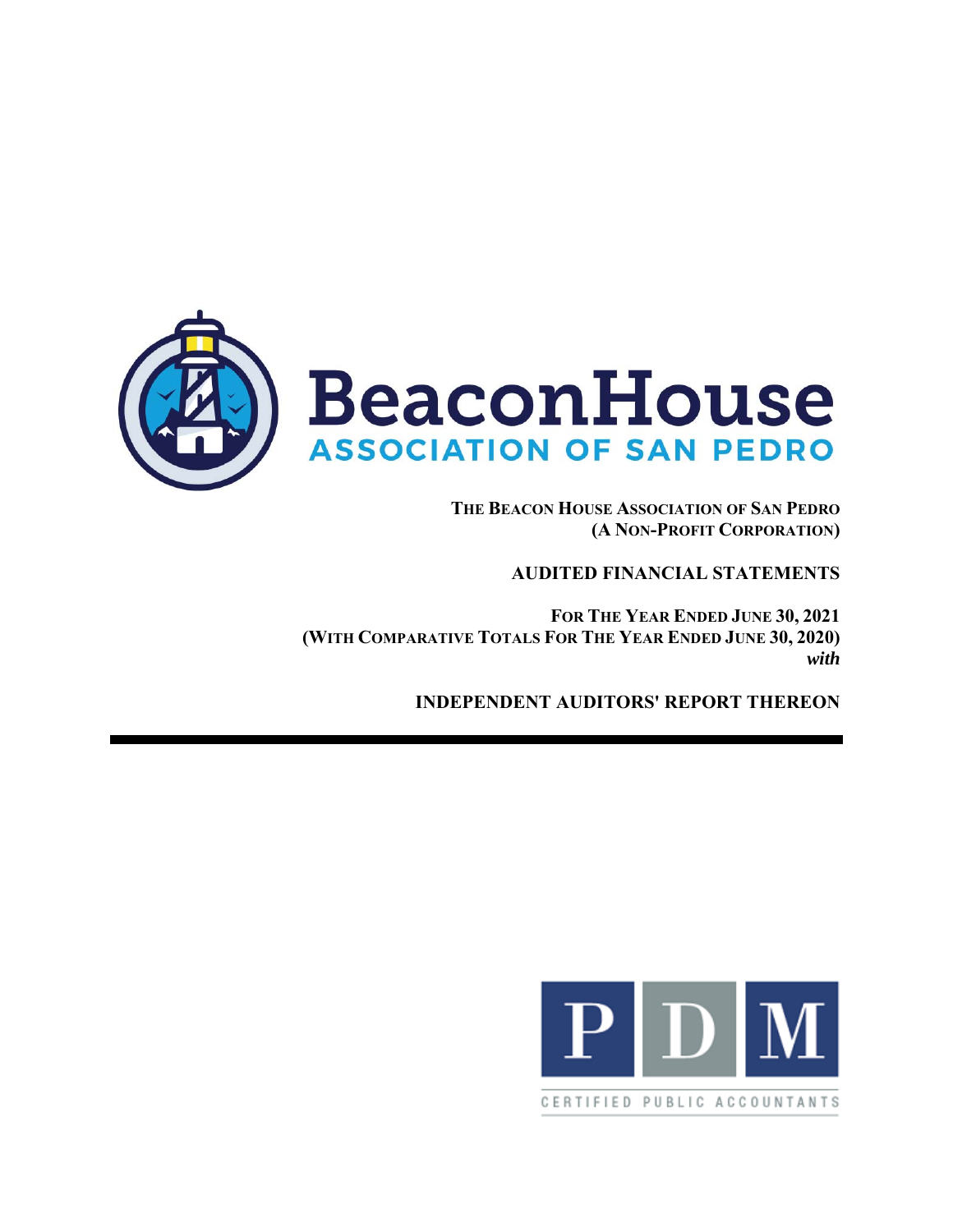**(A NON-PROFIT CORPORATION)** 

|                                          | <b>INDEX</b>   |
|------------------------------------------|----------------|
|                                          | Page           |
| Independent Auditors' Report             | $1 - 2$        |
| <b>Statements of Financial Position</b>  | 3              |
| <b>Statements of Activities</b>          | $\overline{4}$ |
| <b>Statements of Functional Expenses</b> | 5              |
| <b>Statements of Cash Flows</b>          | 6              |
| <b>Notes to Financial Statements</b>     | $7 - 18$       |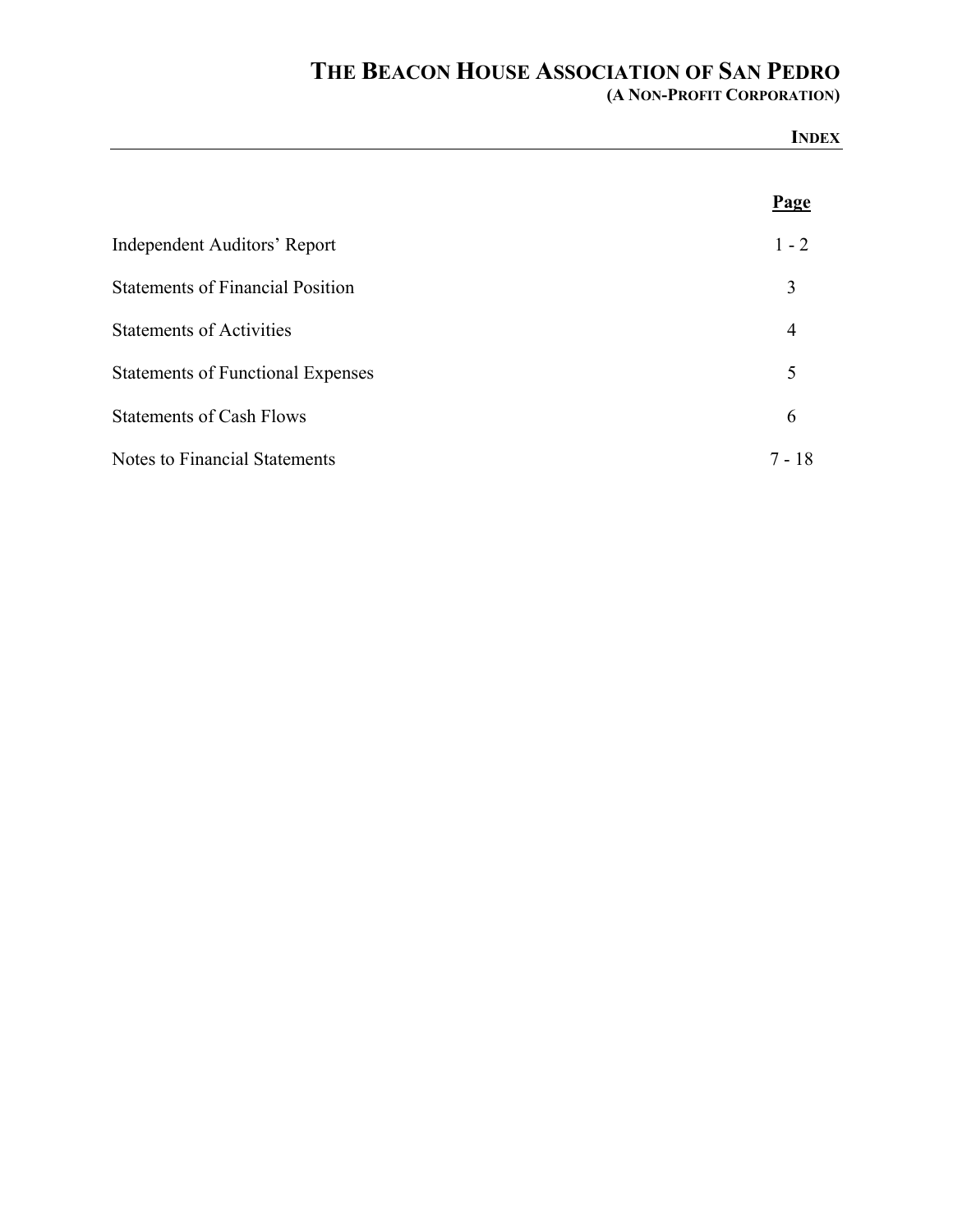

## **Independent Auditors' Report**

To the Board of Directors The Beacon House Association of San Pedro

#### **Report on the Financial Statements**

We have audited the accompanying financial statements of The Beacon House Association of San Pedro (the "Organization," a non-profit corporation), which comprise the statement of financial position as of June 30, 2021, and the related statements of activities, functional expenses, and cash flows for the year then ended, and the related notes to the financial statements.

#### *Management's Responsibility for the Financial Statements*

Management is responsible for the preparation and fair presentation of these financial statements in accordance with accounting principles generally accepted in the United States of America; this includes the design, implementation, and maintenance of internal control relevant to the preparation and fair presentation of financial statements that are free from material misstatement, whether due to fraud or error.

#### *Auditors' Responsibility*

Our responsibility is to express an opinion on these financial statements based on our audit. We conducted our audit in accordance with auditing standards generally accepted in the United States of America. Those standards require that we plan and perform the audit to obtain reasonable assurance about whether the financial statements are free from material misstatement.

An audit involves performing procedures to obtain audit evidence about the amounts and disclosures in the financial statements. The procedures selected depend on the auditors' judgment, including the assessment of the risks of material misstatement of the financial statements, whether due to fraud or error. In making those risk assessments, the auditor considers internal control relevant to the Organization's preparation and fair presentation of the financial statements in order to design audit procedures that are appropriate in the circumstances, but not for the purpose of expressing an opinion on the effectiveness of the Organization's internal control. Accordingly, we express no such opinion. An audit also includes evaluating the appropriateness of accounting policies used and the reasonableness of significant accounting estimates made by management, as well as evaluating the overall presentation of the financial statements.

3460 Torrance Boulevard, Suite 200 Torrance, CA 90503

P (310) 540-4118 F (310) 543-2051

www.pdmcpas.com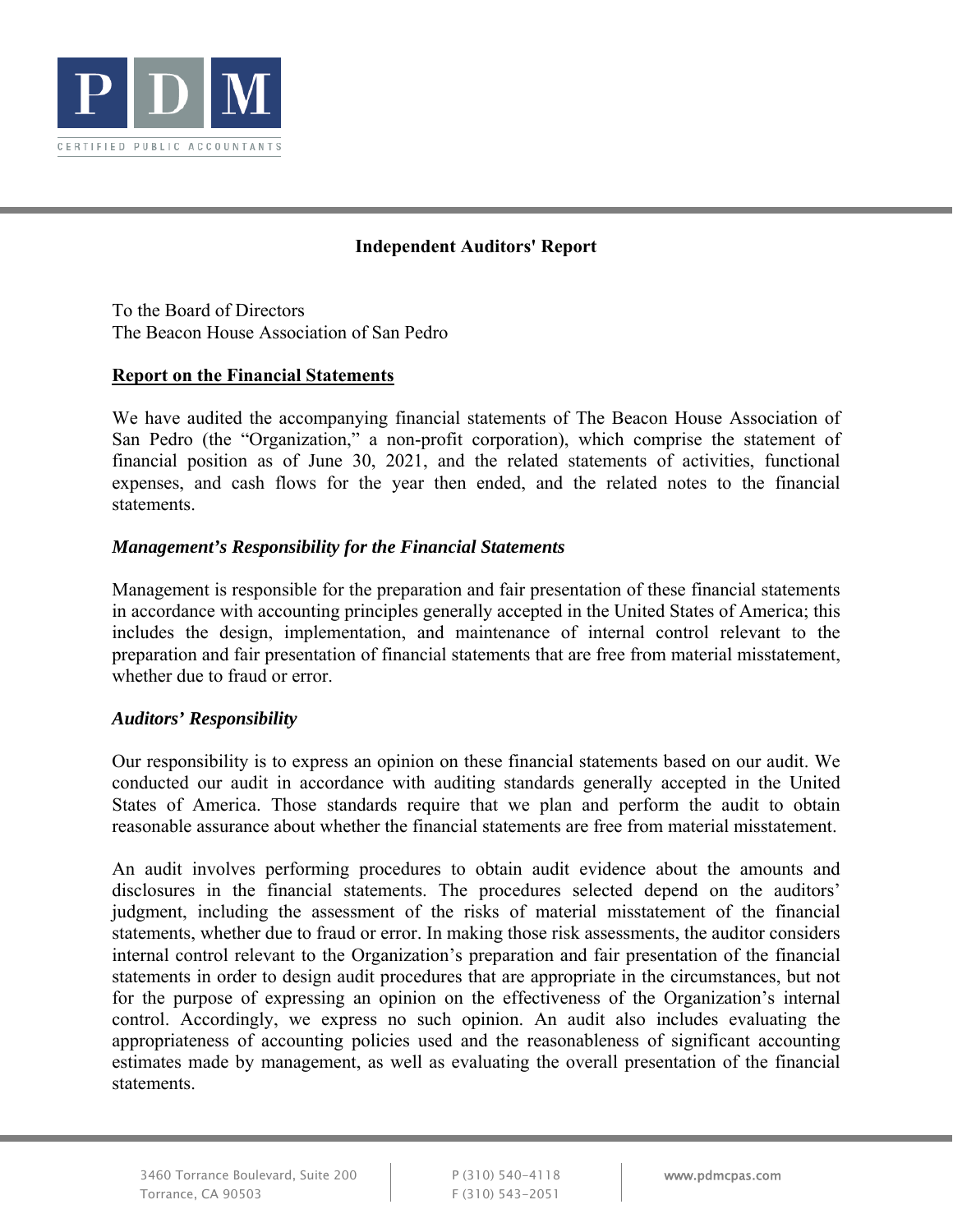

We believe that the audit evidence we have obtained is sufficient and appropriate to provide a basis for our audit opinion.

## *Opinion*

In our opinion, the financial statements referred to above present fairly, in all material respects, the financial position of the Organization as of June 30, 2021, and the changes in its net assets and its cash flows for the year then ended in accordance with accounting principles generally accepted in the United States of America.

## **Report on Summarized Comparative Information**

We have previously audited the Organization's June 30, 2020 financial statements, and we expressed an unmodified audit opinion on those audited financial statements in our report dated November 23, 2020. In our opinion, the summarized comparative information presented herein as of and for the year ended June 30, 2020 is consistent, in all material respects, with the audited financial statements from which it has been derived.

M, LLP

Torrance, California October 26, 2021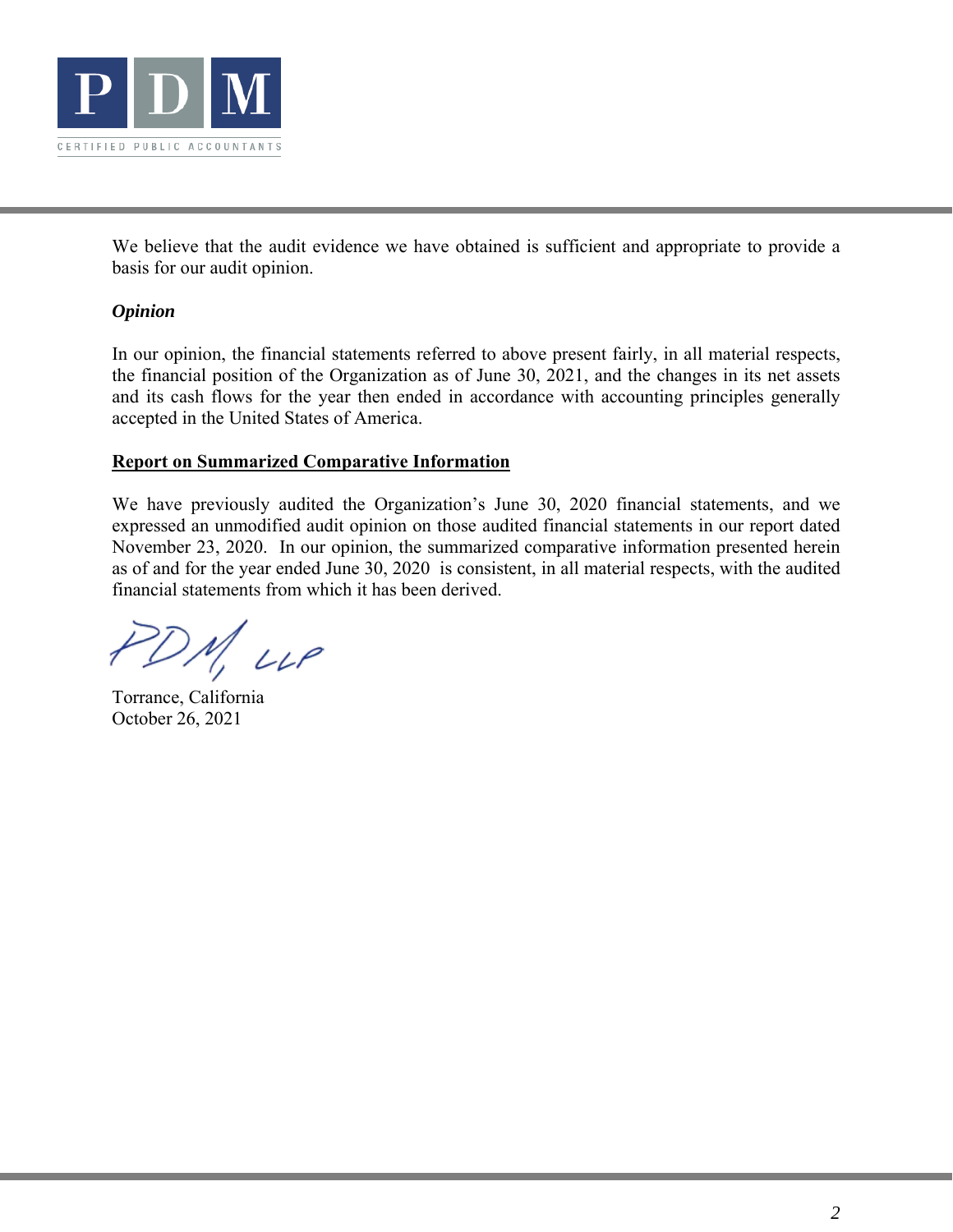**(A NON-PROFIT CORPORATION)** 

## **STATEMENTS OF FINANCIAL POSITION JUNE 30, 2021 (WITH COMPARATIVE TOTALS AS OF JUNE 30, 2020)**

|                                                         | 2021            |      | 2020      |
|---------------------------------------------------------|-----------------|------|-----------|
| <b>ASSETS</b>                                           |                 |      |           |
| <b>CURRENT ASSETS</b>                                   |                 |      |           |
| Cash and cash equivalents                               | \$<br>679,321   | \$   | 568,379   |
| Funds held for residents                                | 55,745          |      | 137,330   |
| Accounts receivable, net                                | 256,156         |      | 127,986   |
| Investments                                             | 929,735         |      | 1,074,161 |
| Bond funds held by trustee                              | 233,548         |      | 233,257   |
| Prepaid expenses                                        | 100,699         |      | 47,275    |
|                                                         | 2,255,204       |      | 2,188,388 |
| <b>LONG-TERM ASSETS</b>                                 |                 |      |           |
| Property and equipment, net                             | 2,516,245       |      | 2,468,400 |
| Right-of-use assets, net                                | 1,543,240       |      | 488,204   |
| Deposit                                                 | 43,426          |      | 12,546    |
|                                                         | 4,102,911       |      | 2,969,150 |
|                                                         | \$<br>6,358,115 | $\$$ | 5,157,538 |
| <b>LIABILITIES AND NET ASSETS</b>                       |                 |      |           |
| <b>CURRENT LIABILITIES</b>                              |                 |      |           |
| Accounts payable and accrued expenses                   | \$<br>157,286   | \$   | 89,160    |
| Accrued employee related expenses                       | 67,904          |      | 48,300    |
| Accrued bond interest payable                           | 1,339           |      | 4,804     |
| Refunding revenue bonds payable, current portion        | 140,000         |      | 135,000   |
| Funds held for residents                                | 55,745          |      | 118,331   |
| Deferred revenue                                        |                 |      | 4,561     |
| Estimated third-party payor liabilities                 |                 |      | 37,534    |
|                                                         | 422,274         |      | 437,690   |
| <b>LONG-TERM LIABILITIES</b>                            |                 |      |           |
| Refunding revenue bonds payable, net of current portion |                 |      |           |
| and bond issuance costs                                 | 293,141         |      | 427,345   |
| CARES Act forgivable loan payable #1                    |                 |      | 117,645   |
| CARES Act forgivable loan payable #2                    | 133,984         |      |           |
| Operating lease obligation                              | 1,638,254       |      | 498,319   |
|                                                         | 2,487,653       |      | 1,480,999 |
| <b>NET ASSETS</b>                                       |                 |      |           |
| Without donor restrictions                              |                 |      |           |
| Board designated reserves                               | 923,500         |      | 923,500   |
| Undesignated net assets                                 | 2,896,521       |      | 2,703,039 |
|                                                         | 3,820,021       |      | 3,626,539 |
| With donor restrictions                                 | 50,441          |      | 50,000    |
|                                                         | 3,870,462       |      | 3,676,539 |
|                                                         | \$<br>6,358,115 | \$   | 5,157,538 |

*The accompanying notes are an integral part of these financial statements*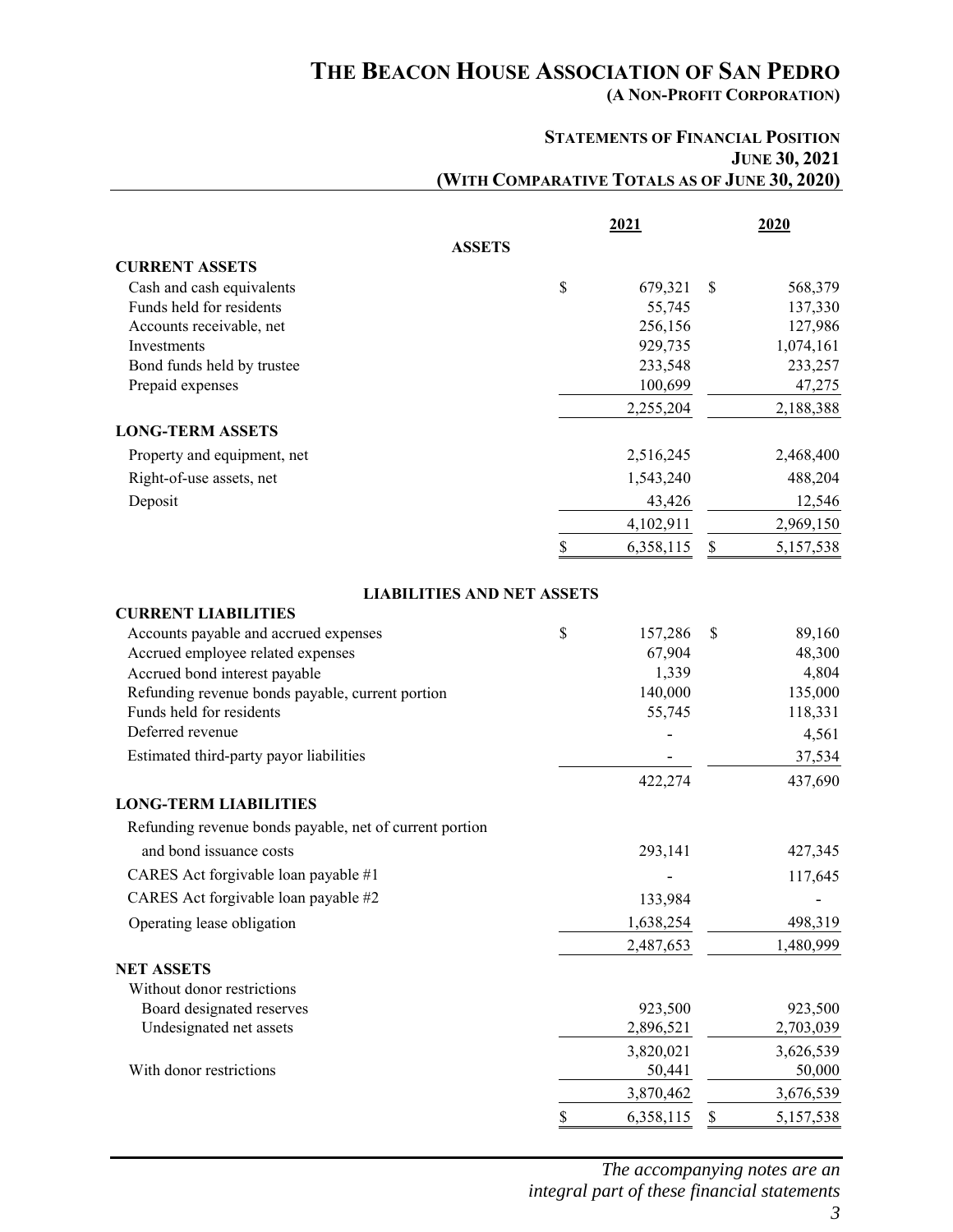**(A NON-PROFIT CORPORATION)**

#### **STATEMENTS OF ACTIVITIES YEAR ENDED JUNE 30, 2021 (WITH COMPARATIVE TOTALS FOR THE YEAR ENDED JUNE 30, 2020)**

|                                   | 2021 |                                      |    |                            |    | 2020         |    |                                   |  |
|-----------------------------------|------|--------------------------------------|----|----------------------------|----|--------------|----|-----------------------------------|--|
|                                   |      | <b>Without donor</b><br>restrictions |    | With donor<br>restrictions |    | <b>Total</b> |    | <b>Summarized</b><br><b>Total</b> |  |
| <b>REVENUE AND SUPPORT</b>        |      |                                      |    |                            |    |              |    |                                   |  |
| Program income                    | \$   | 1,531,982                            | \$ |                            | \$ | 1,531,982    | \$ | 808,089                           |  |
| Government grants                 |      | 1,165,785                            |    |                            |    | 1,165,785    |    | 737,551                           |  |
| Other grants and contributions    |      | 764,375                              |    | 54,000                     |    | 818,375      |    | 1,031,551                         |  |
| Forgiveness of CARES Act PPP Loan |      | 117,645                              |    |                            |    | 117,645      |    |                                   |  |
| Special events, net               |      | 194,353                              |    |                            |    | 194,353      |    | 191,457                           |  |
| Investment income, net            |      | 14,602                               |    |                            |    | 14,602       |    | 10,375                            |  |
| Contributed goods and services    |      | 88,617                               |    |                            |    | 88,617       |    | 12,085                            |  |
| Other income                      |      |                                      |    |                            |    |              |    | 251                               |  |
| Net assets released from          |      |                                      |    |                            |    |              |    |                                   |  |
| restrictions                      |      | 53,559                               |    | (53, 559)                  |    |              |    |                                   |  |
|                                   |      | 3,930,918                            |    | 441                        |    | 3,931,359    |    | 2,791,359                         |  |
| <b>EXPENSES</b>                   |      |                                      |    |                            |    |              |    |                                   |  |
| Program services                  |      | 3,093,067                            |    |                            |    | 3,093,067    |    | 2,094,618                         |  |
| Management and general            |      | 469,263                              |    |                            |    | 469,263      |    | 312,262                           |  |
| Fundraising                       |      | 175,106                              |    |                            |    | 175,106      |    | 111,305                           |  |
|                                   |      | 3,737,436                            |    |                            |    | 3,737,436    |    | 2,518,185                         |  |
| <b>CHANGE IN NET ASSETS</b>       |      | 193,482                              |    | 441                        |    | 193,923      |    | 273,174                           |  |
| NET ASSETS, beginning of year     |      | 3,626,539                            |    | 50,000                     |    | 3,676,539    |    | 3,403,365                         |  |
| <b>NET ASSETS, end of year</b>    | \$   | 3,820,021                            | \$ | 50,441                     | \$ | 3,870,462    | \$ | 3,676,539                         |  |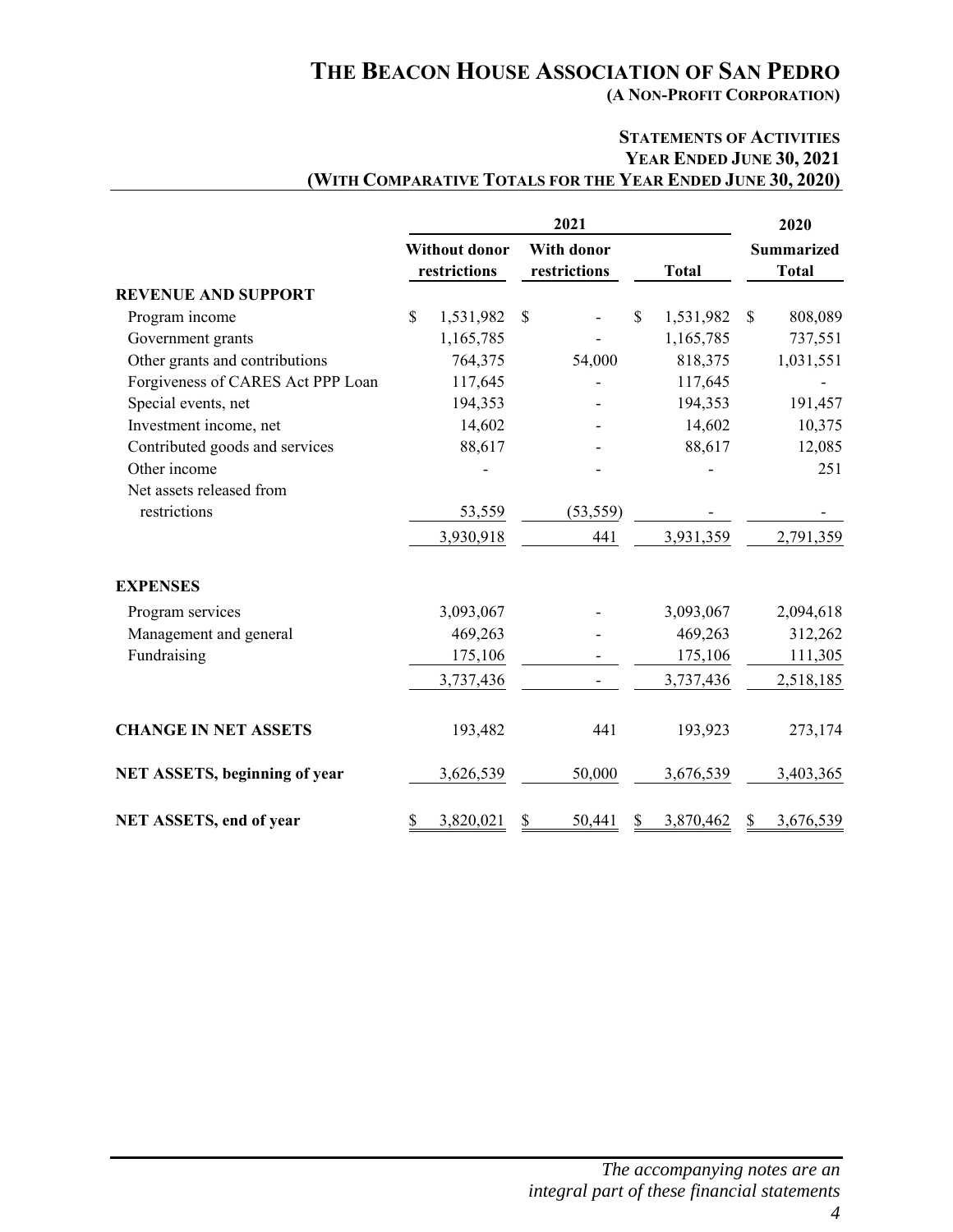**(A NON-PROFIT CORPORATION)** 

## **STATEMENTS OF FUNCTIONAL EXPENSES YEAR ENDED JUNE 30, 2021 (WITH COMPARATIVE TOTALS FOR THE YEAR ENDED JUNE 30, 2020)**

|                                 |                 |               | 2021                    |              | 2020              |
|---------------------------------|-----------------|---------------|-------------------------|--------------|-------------------|
|                                 | Program         | Management    |                         |              | <b>Summarized</b> |
|                                 | <b>Services</b> |               | and General Fundraising | <b>Total</b> | Total             |
| PERSONNEL EXPENSES              |                 |               |                         |              |                   |
| Salaries and wages              | \$<br>879,463   | \$<br>234,522 | \$<br>58,632            | \$1,172,617  | \$<br>590,510     |
| Payroll taxes                   | 67,057          | 17,881        | 4,471                   | 89,409       | 41,970            |
| Employee benefits               | 101,636         | 27,103        | 6,775                   | 135,514      | 106,933           |
| Total personnel expenses        | 1,048,156       | 279,506       | 69,878                  | 1,397,540    | 739,413           |
| <b>OTHER EXPENSES</b>           |                 |               |                         |              |                   |
| Occupancy                       | 360,883         | 45,110        | 45,111                  | 451,104      | 285,683           |
| Resident support and recreation | 396,331         |               |                         | 396,331      | 198,374           |
| Professional fees               | 347,471         | 26,154        |                         | 373,625      | 514,101           |
| Office expenses                 | 165,597         | 56,776        | 14,194                  | 236,567      | 137,395           |
| Food and beverages              | 181,399         |               |                         | 181,399      | 154,224           |
| Depreciation and amortization   | 128,408         | 15,590        | 11,905                  | 155,903      | 140,552           |
| Program supplies                | 99,325          |               |                         | 99,325       | 25,151            |
| In-kind services and goods      | 88,617          |               |                         | 88,617       | 12,085            |
| Resident enterprises            | 49,496          | 16,970        | 4,243                   | 70,709       | 42,958            |
| Repairs and maintenance         | 54,291          | 6,621         | 5,296                   | 66,208       | 52,914            |
| Property taxes (refunded)       | 31,924          | 3,991         | 3,990                   | 39,905       | (61,951)          |
| Public relations                | 29,375          | 3,672         | 3,672                   | 36,719       | 19,866            |
| Insurance                       | 28,212          | 3,441         | 2,752                   | 34,405       | 73,234            |
| Telephone and internet          | 27,062          | 3,300         | 2,640                   | 33,002       | 24,858            |
| Automobile                      | 25,907          | 3,159         | 2,528                   | 31,594       | 52,201            |
| Bank and bond fees              | 13,679          | 1,668         | 1,335                   | 16,682       | 3,119             |
| Interest                        | 11,321          | 1,381         | 1,104                   | 13,806       | 9,653             |
| Postage and printing            | 5,613           | 1,924         | 481                     | 8,018        | 10,812            |
| Travel                          |                 |               | 5,977                   | 5,977        | 4,298             |
| Bad debt                        |                 |               |                         |              | 79,245            |
| Total functional expenses       | \$3,093,067     | \$<br>469,263 | \$<br>175,106           | \$3,737,436  | \$2,518,185       |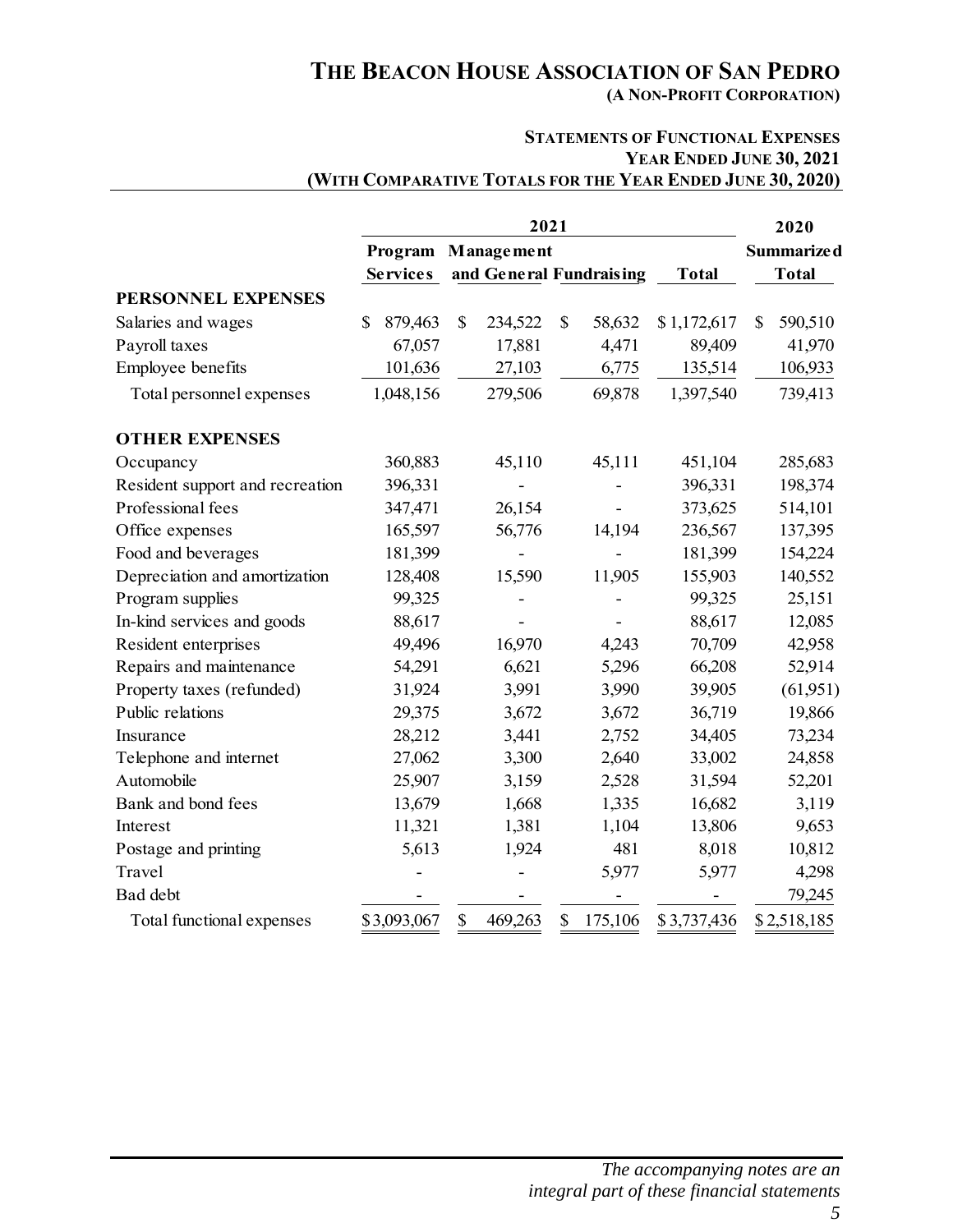## **STATEMENTS OF CASH FLOWS YEAR ENDED JUNE 30, 2021 (WITH COMPARATIVE TOTALS FOR THE YEAR ENDED JUNE 30, 2020)**

|                                                                 |    | 2021       | 2020          |            |  |
|-----------------------------------------------------------------|----|------------|---------------|------------|--|
| <b>CASH FLOWS FROM OPERATING ACTIVITIES</b>                     |    |            |               |            |  |
| Change in net assets                                            | \$ | 193,923    | <sup>\$</sup> | 273,174    |  |
| Adjustments to reconcile changes in net assets to net cash      |    |            |               |            |  |
| from operating activities:                                      |    |            |               |            |  |
| Depreciation and amortization                                   |    | 155,903    |               | 140,552    |  |
| Bad debt expense                                                |    |            |               | 79,245     |  |
| Realized gain on sales of investments                           |    | (7, 335)   |               |            |  |
| Unrealized gains on investments                                 |    | (5,892)    |               | (10, 054)  |  |
| Change in right-of-use asset and lease liability                |    | 84,899     |               | 5,517      |  |
| CARES Act PPP note payable forgiveness                          |    | (117, 645) |               |            |  |
| Changes in operating assets and liabilities:                    |    |            |               |            |  |
| Funds held for residents, net                                   |    | 18,999     |               | (18,999)   |  |
| Accounts receivable                                             |    | (128, 170) |               | 130,791    |  |
| Prepaid expenses                                                |    | (53, 424)  |               | 9,495      |  |
| Accounts payable and accrued expenses                           |    | 68,126     |               | (43, 943)  |  |
| Estimated third-party payor liabilities                         |    | (37, 534)  |               | (44, 481)  |  |
| Accrued employee related expenses                               |    | 19,604     |               | 7,949      |  |
| Accrued bond interest payable                                   |    | (3,465)    |               | (9, 833)   |  |
| Deferred revenue                                                |    | (4, 561)   |               | (100, 340) |  |
| Net cash flows from operating activities                        |    | 183,428    |               | 419,073    |  |
| <b>CASH FLOWS FROM INVESTING ACTIVITIES</b>                     |    |            |               |            |  |
| Purchase of property and equipment                              |    | (197, 952) |               | (90, 183)  |  |
| Deposits paid                                                   |    | (30, 880)  |               | (2,872)    |  |
| Proceeds from sales of investments                              |    | 210,000    |               |            |  |
| Purchases of investments                                        |    | (52, 347)  |               | (33, 885)  |  |
| Proceeds from sales of securities in bond funds held by trustee |    | 135,000    |               | 130,000    |  |
| Purchase of securities in bond funds held by trustee            |    | (135,291)  |               | (123, 084) |  |
| Net cash flows from investing activities                        |    | (71, 470)  |               | (120, 024) |  |
|                                                                 |    |            |               |            |  |
| <b>CASH FLOWS FROM FINANCING ACTIVITIES</b>                     |    |            |               |            |  |
| Proceeds from CARES Act forgivable loans                        |    | 133,984    |               | 117,645    |  |
| Payments on refunding revenue bonds                             |    | (135,000)  |               | (130,000)  |  |
| Net cash flows from financing activities                        |    | (1,016)    |               | (12,355)   |  |
| Net change in cash and cash equivalents                         |    | 110,942    |               | 286,694    |  |
| Cash and cash equivalents, beginning of year                    |    | 568,379    |               | 281,685    |  |
| Cash and cash equivalents, end of year                          | \$ | 679,321    | S             | 568,379    |  |
| SUPPLEMENTAL DISCLOSURE OF CASH FLOW INFORMATION                |    |            |               |            |  |

| Interest paid | 13,806 | $\triangle$ | UJJ. |
|---------------|--------|-------------|------|
|               |        |             |      |

*The accompanying notes are an integral part of these financial statements*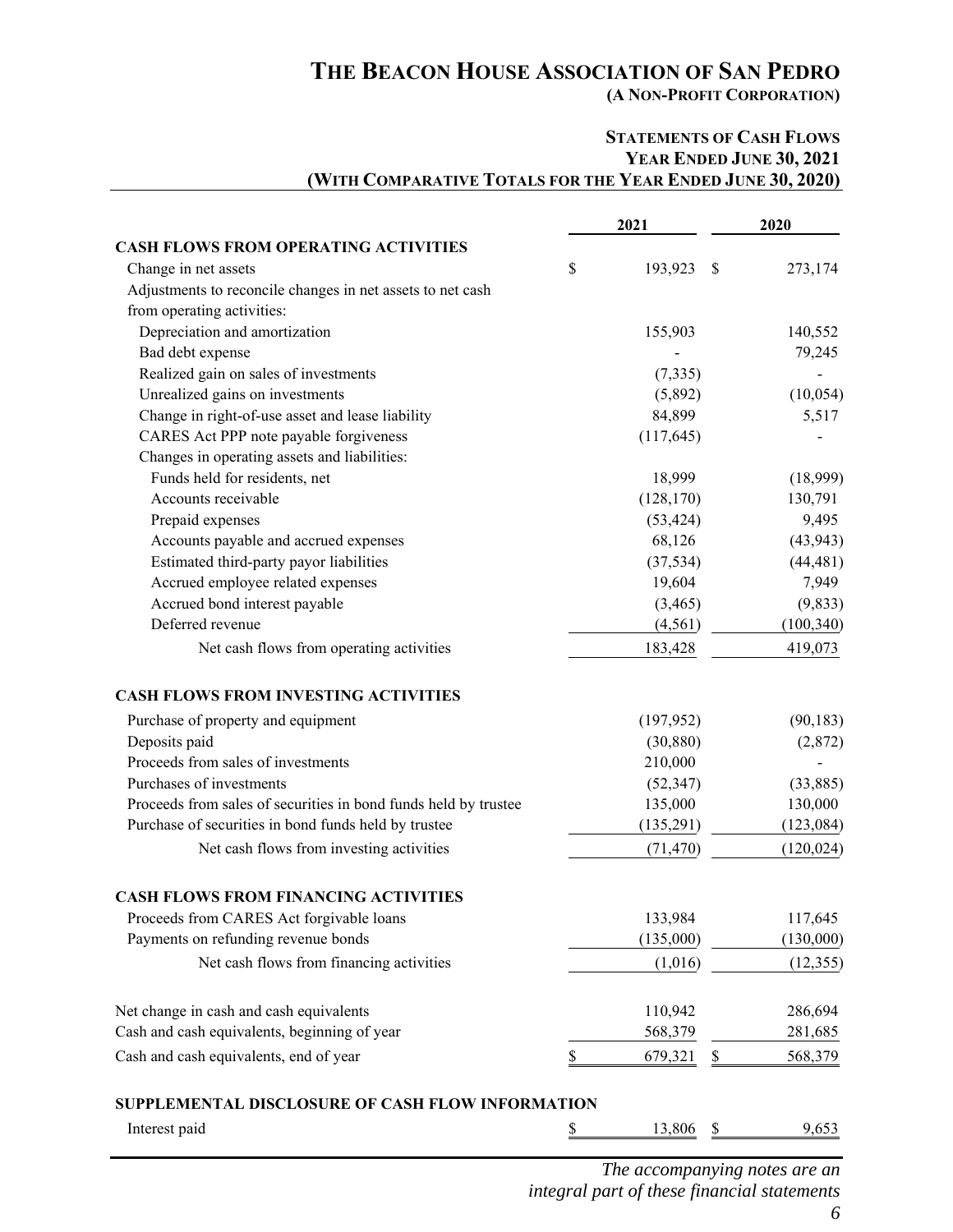#### **NOTES TO FINANCIAL STATEMENTS JUNE 30, 2021**

#### **NOTE 1 - ORGANIZATION**

The Beacon House Association of San Pedro (the "Organization") is a California public benefit corporation providing residential alcohol and drug community recovery programs and facilities to men. It is governed by an appointed board of directors and operated by an executive director, paid staff and volunteers. The Organization is supported primarily by contributions, grants and public support, including special events.

The Organization's population is comprised of males 18 years and older who have a high rate of homelessness, unemployment, criminal and institutional histories, Post Traumatic Stress Disorder from military combat and/or childhood abuse, untended health issues and alienation from family and society.

The Organization's services and strategy involve continuous peer to peer support throughout a wide range of daily structured groups and classes, recreational activities and outings, community service and events. These are designed to teach adult responsibility, discipline, communication, teamwork, leadership, work ethics, honesty, humility, gratitude, character development, esteem building and social connectedness. A significant component of the program is the men's involvement in entrepreneurial activities called Resident Enterprises, including landscaping and community beautification projects, managing a thrift shop, staffing community events, and catering breakfast and specialty-themed dinner events on-site at The Beacon House. These provide opportunities for the men to learn comprehensive job skills and to contribute to the financial health of the Association.

The Organization intervenes on dysfunctional and destructive attitudes and behaviors through individual and group counseling, peer-to-peer mentoring, accountability group, peer group, resident council meetings, 12-step recovery meetings, 12-step recovery literature group study, 12-step work and classes in relapse prevention, anger management, parenting and re-parenting techniques and leadership skills. The Organization's goals are to prepare the men to establish and sustain sobriety, stable housing, employment, legal compliance, healthy family and social connectedness, thus enhancing their overall quality of life.

**Funding** - The Organization receives funding primarily from program income, government grants, grants from corporations and foundations, and contributions from individuals.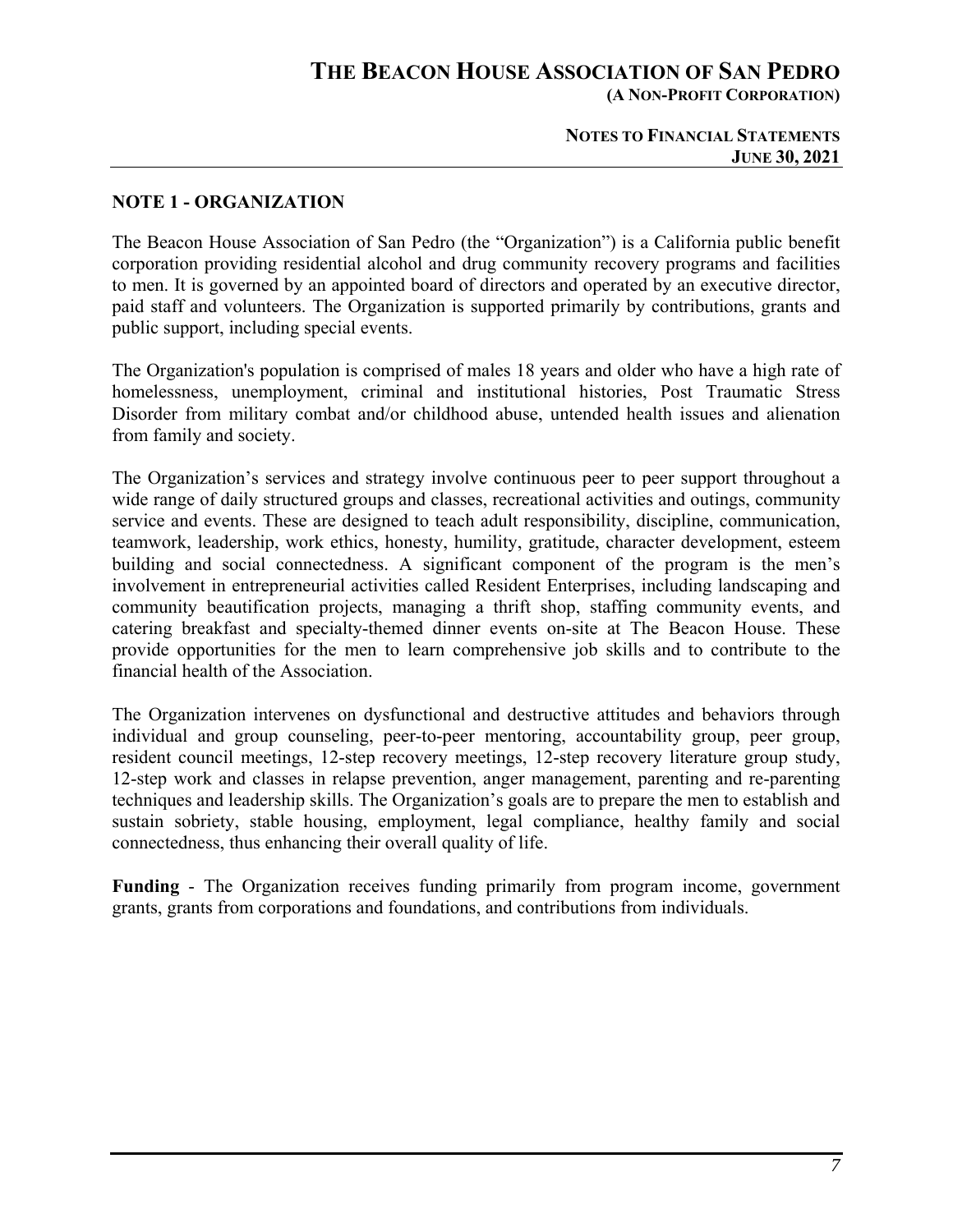#### **NOTES TO FINANCIAL STATEMENTS JUNE 30, 2021**

#### **NOTE 2 - SUMMARY OF SIGNIFICANT ACCOUNTING POLICIES**

**Basis of presentation** - The accompanying financial statements have been prepared on the accrual basis of accounting in accordance with accounting principles generally accepted in the United States of America. Net assets and revenues, expenses, gains, and losses are classified based on the existence or absence of donor-imposed restrictions. Accordingly, net assets of the Organization and changes therein are classified and reported as follows:

*Net assets without donor restrictions* - Net assets available for use in general operations and not subject to donor or grantor restrictions.

*Net assets with donor restrictions* - Net assets with donor restrictions are assets subject to donor or grantor-imposed restrictions, some of which are temporary in nature, such as those that will be met by the passage of time or other events specified by the donor, while others are perpetual in nature, where the donor stipulates the resources be maintained in perpetuity.

Revenues are reported as increases in net assets without donor restrictions unless use of the related assets is limited by donor-imposed restrictions. Expenses are reported as decreases in net assets without donor restrictions. Expirations of net assets with donor restrictions are reported as reclassifications between the applicable classes of net assets.

**Recent Accounting Pronouncements** - In May 2014, the FASB issued ASU 2014-09, "Revenue from Contracts with Customers (Topic 606)". This ASU replaces nearly all existing U.S. GAAP guidance on revenue recognition. ASU 2014-09 requires entities to recognize revenue in a way that depicts the transfer of goods or services to customers in an amount that reflects the consideration to which the entity expects to be entitled to in exchange for those goods or services. In June 2020, the FASB issued ASU 2020-05. "Revenue from Contracts with Customers: Topic 606: Deferral of Effective Date". This standard delays the effective date for non-public entities to fiscal years beginning after December 15, 2019, with early adoption permitted.

The Organization adopted this new standard effective July 1, 2020. The adoption of this ASU 2014-09 did not have a significant impact on the Organization's financial statements. The majority of the Organization's revenue arrangements generally consists recognizing revenue to depict the transfer of goods and services to clients in an amount that reflects considerations to which the entity expects to be entitled in exchange for those goods or services. Based on the Organization's evaluation process and review of its contracts with customers, the timing and amount of revenue recognized previously is consistent with how revenue is recognized under the new standard. No changes were required to previously reported revenues as a result of the adoption.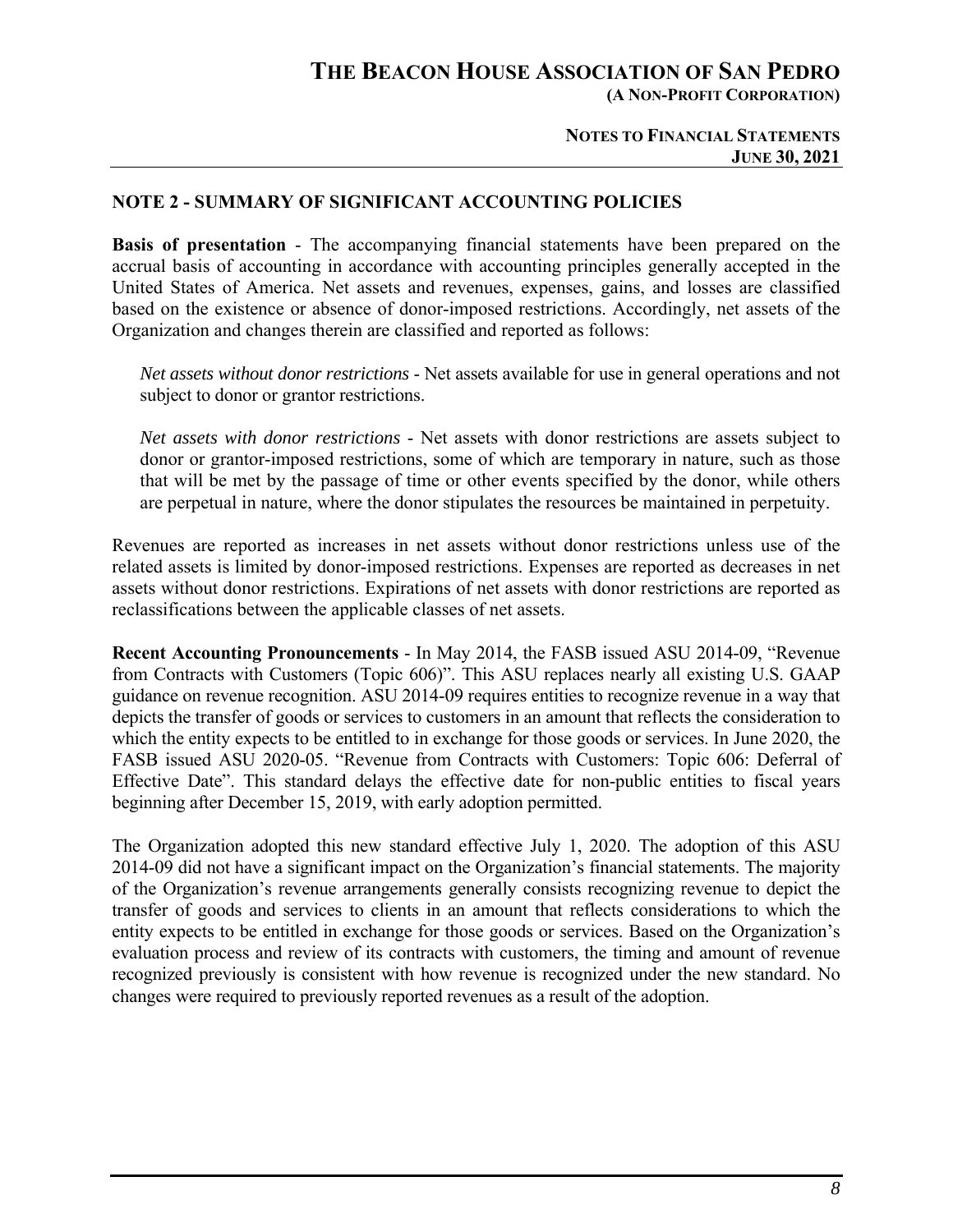#### **NOTES TO FINANCIAL STATEMENTS JUNE 30, 2021**

#### **NOTE 2 - SUMMARY OF SIGNIFICANT ACCOUNTING POLICIES, continued**

**Revenue recognition** - Contributions and pledges are recognized at fair value when the donor makes an unconditional promise to give to the Organization. Conditional promises to give (with a barrier and right of return) are not recognized until the conditions on which they depend have been met. Contributions that are restricted by the donor are reported as increases in net assets without donor restrictions if the restrictions expire in the fiscal year in which the contributions are recognized. All other donor-restricted contributions are reported as increases in net assets with donor restrictions. When a restriction expires, net assets with donor restrictions are reclassified to net assets without donor restrictions.

Resident service revenue is reported in the period in which the services are provided and performance obligations are satisfied at the estimated net realizable amount, unless contractually required otherwise. Revenue under third party reimbursement agreements is included in government grants and is subject to future audit adjustments. The differences between service revenue and final settlements are recorded in the year of settlement.

**Cash and cash equivalents** - For the purpose of reporting cash flows, cash and cash equivalents include operating cash held in banks. The Organization considers money market funds in investment accounts as investments. The Organization maintains its cash balances in a financial institution, the balances of which may, at times, exceed federally insured limits. Management believes that the risk of loss is minimal.

**Use of estimates** - The preparation of financial statements in conformity with accounting principles generally accepted in the United States of America requires management to make estimates and assumptions that affect the reported amounts of assets and liabilities and disclosure of contingent assets and liabilities at the date of the financial statements and the reported amounts of revenue and expenses during the reporting period. Actual results could differ from those estimates.

**Accounts receivable** - Accounts receivable are amounts due from clients for services rendered and from grantors on cost reimbursement or performance grants. Receivables are stated at the amount management expects to collect from outstanding balances. Management closely monitors outstanding balances and provides a reserve for probable uncollectible amounts through a charge to bad debt expenses and a credit to receivables allowance account based upon its assessment of the current status of accounts. As of June 30, 2021, management has recorded a reserve for potential bad debts of \$27,105.

**Investments** - The Organization's investments are carried at fair value. Realized gains and losses (computed by the specific identification method) and unrealized gains and losses are included in the statement of activities. Interest and dividend income are recorded on the accrual basis of accounting.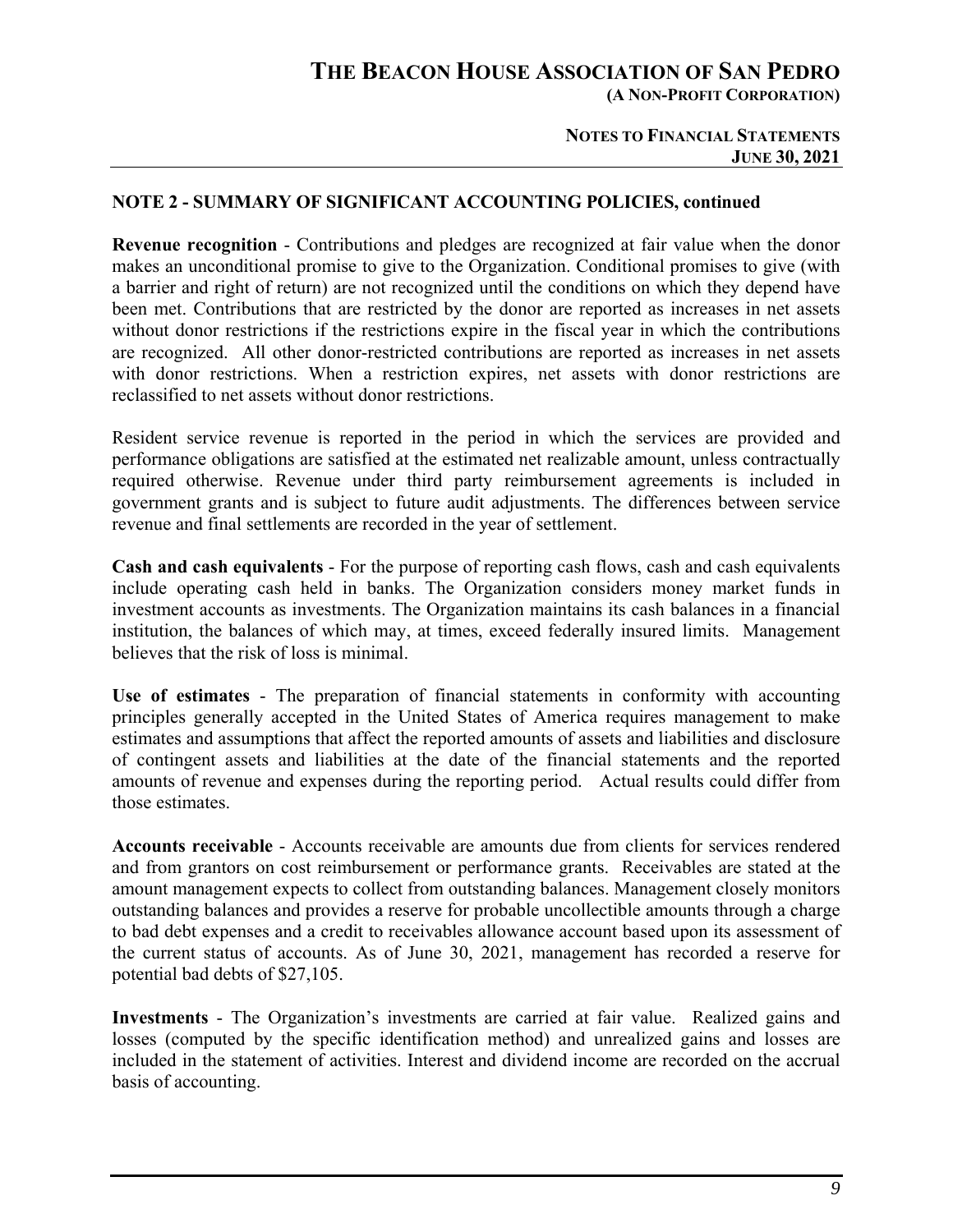#### **NOTES TO FINANCIAL STATEMENTS JUNE 30, 2021**

#### **NOTE 2 - SUMMARY OF SIGNIFICANT ACCOUNTING POLICIES, continued**

**Property and equipment - Property and equipment are recorded at cost with the exception of** donated equipment, which is recorded at fair market value at the date of receipt. The cost of purchased assets or fair market value of donated assets is depreciated on a straight-line basis over their estimated useful lives.

When equipment is retired or otherwise disposed of, the cost and related accumulated depreciation are removed from the accounts, and the resulting gain or loss is credited or charged to operations. Normal repairs and maintenance are expensed as incurred. Expenditures that materially increase the value or extend the useful lives of the assets are capitalized.

**Right-of-use assets and operating lease obligation -** Effective July 1, 2018, the Organization elected early adoption of the new lease accounting standard which requires the lessee to recognize the assets and liabilities that arise from leases. Right-of-use assets include facilities occupied under long-term operating leases. The right-of-use assets and related lease obligation is amortized over the lease term on a straight-line basis. Amortization of the right-of-use assets is included in occupancy expenses.

**Long-lived assets** - The Organization assesses, using a qualitative then a quantitative approach, the recoverability of long lived assets, including property and equipment, whenever triggering events, or changes in circumstances, indicate that the historical-cost carrying value of an asset may no longer be appropriate. The evaluation is performed by determining whether the depreciation and amortization of such assets over their remaining lives can be recovered through projected undiscounted cash flows. The amount of impairment, if any, is measured based on fair value and is charged to operations in the period in which such impairment is determined by management. To date, the Organization has not identified any impairment of long-lived assets. As of and for the year ended June 30, 2021, no triggering events were deemed present and therefore no impairment charges related to long lived assets were recognized. However, there can be no assurance that market conditions will not change, which could result in impairment of long-lived assets in the future.

**Fair value of financial instruments** - Financial instruments primarily consist of accounts receivable and investments. The Organization estimates that the fair value of its financial instruments at June 30, 2021, do not differ materially from its aggregate carrying value. Considerable judgment is required in interpreting market data to develop the estimates of fair value and, accordingly, the estimates are not necessarily indicative of the amounts that the Organization could realize in a current market exchange.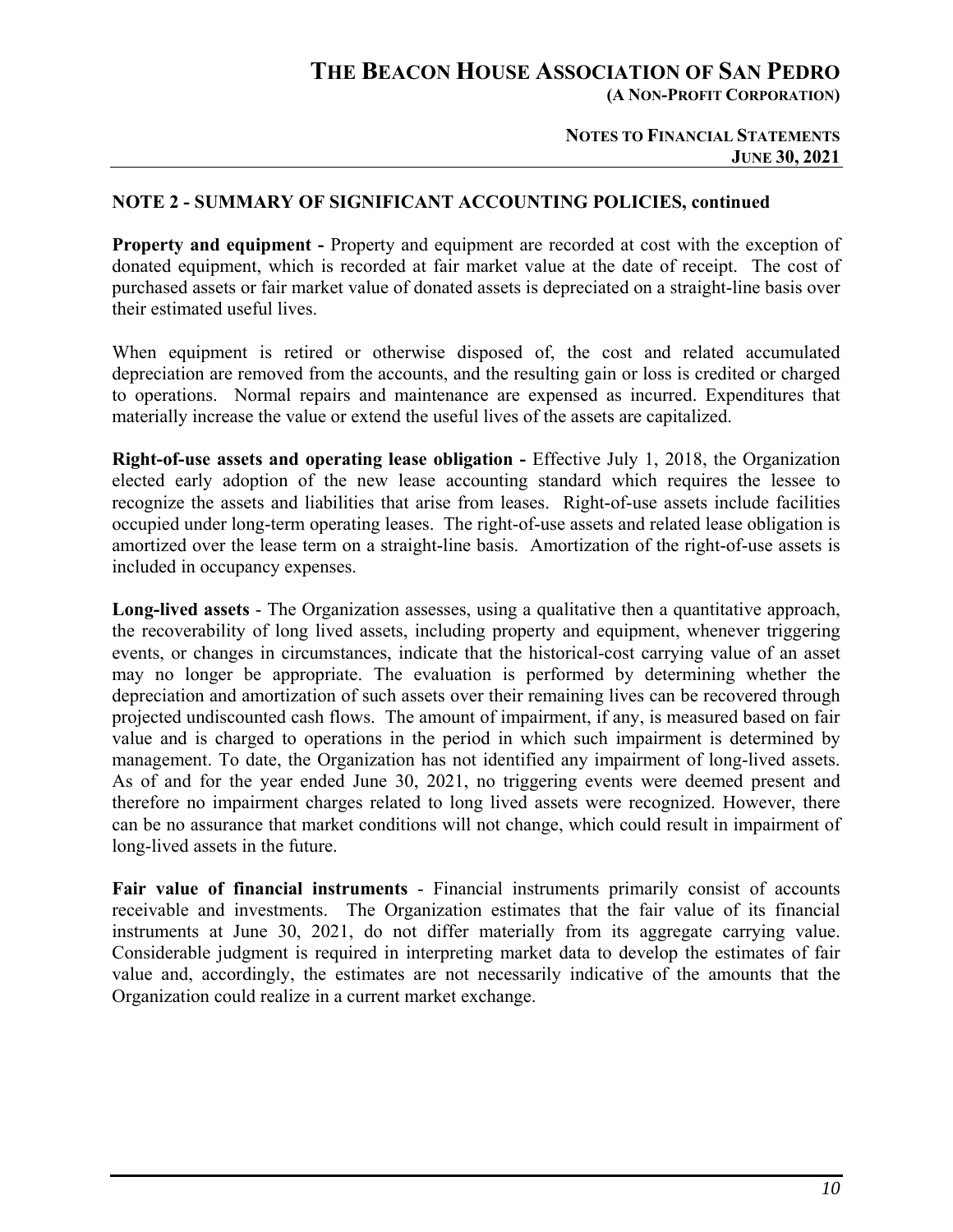#### **NOTES TO FINANCIAL STATEMENTS JUNE 30, 2021**

#### **NOTE 2 - SUMMARY OF SIGNIFICANT ACCOUNTING POLICIES, continued**

**Fair value measurements** - The Organization defines fair value as the price that would be received to sell an asset or paid to transfer a liability in an orderly transaction between market participants at the measurement date. The Organization measures fair value under a framework that provides a fair value hierarchy that prioritizes the inputs to valuation techniques used to measure fair value. The hierarchy gives the highest priority to unadjusted quoted prices in active markets for identical assets or liabilities (level 1 measurement) and the lowest priority to unobservable inputs (level 3 measurement).

An asset's or liability's fair value measurement level within the fair value hierarchy is based on the lowest level of any input that is significant to the fair value measurement. Valuation techniques used need to maximize the use of observable inputs and minimize the use of unobservable inputs.

**Deferred revenue** - Income received for various projects is deferred and recognized as services are rendered to fulfill the terms outlined in the grant agreements which include conditions to be met.

**Contributed goods and services** - Contributed food and beverages received during the year ended June 30, 2021 totaled \$88,617. All contributed goods were utilized as part of resident support.

Contributions of services are recognized in the financial statements (as in-kind revenue and a corresponding in-kind expense) if the services enhance or create non-financial assets or require specialized skills, and are provided by individuals possessing those skills, and would typically need to be purchased if not provided by donation. The Organization recognized no donated services during the year ended June 30, 2021.

Numerous unpaid volunteers have made significant contributions of their time to the different program services. The value of these contributions is not reflected in these statements since they do not meet the criteria for recognition as contributed services.

**Expense allocation** - The costs of providing various programs and other activities have been summarized on a functional basis in the statement of activities and in the statement of functional expenses. During the year, costs are categorized into separate groupings as either direct or indirect. Indirect or shared costs are allocated among program and support activities by the method that best measures the relative degree of benefit.

**Income taxes** - The Organization is a qualified non-profit organization under Section 501(c)(3) of the Internal Revenue Code and is not classified as a private foundation. Non-profit organizations are not generally liable for taxes on income; therefore, no provision is made for such taxes for the Organization in the financial statements. During the year ended June 30, 2021, the Organization had no unrelated business income.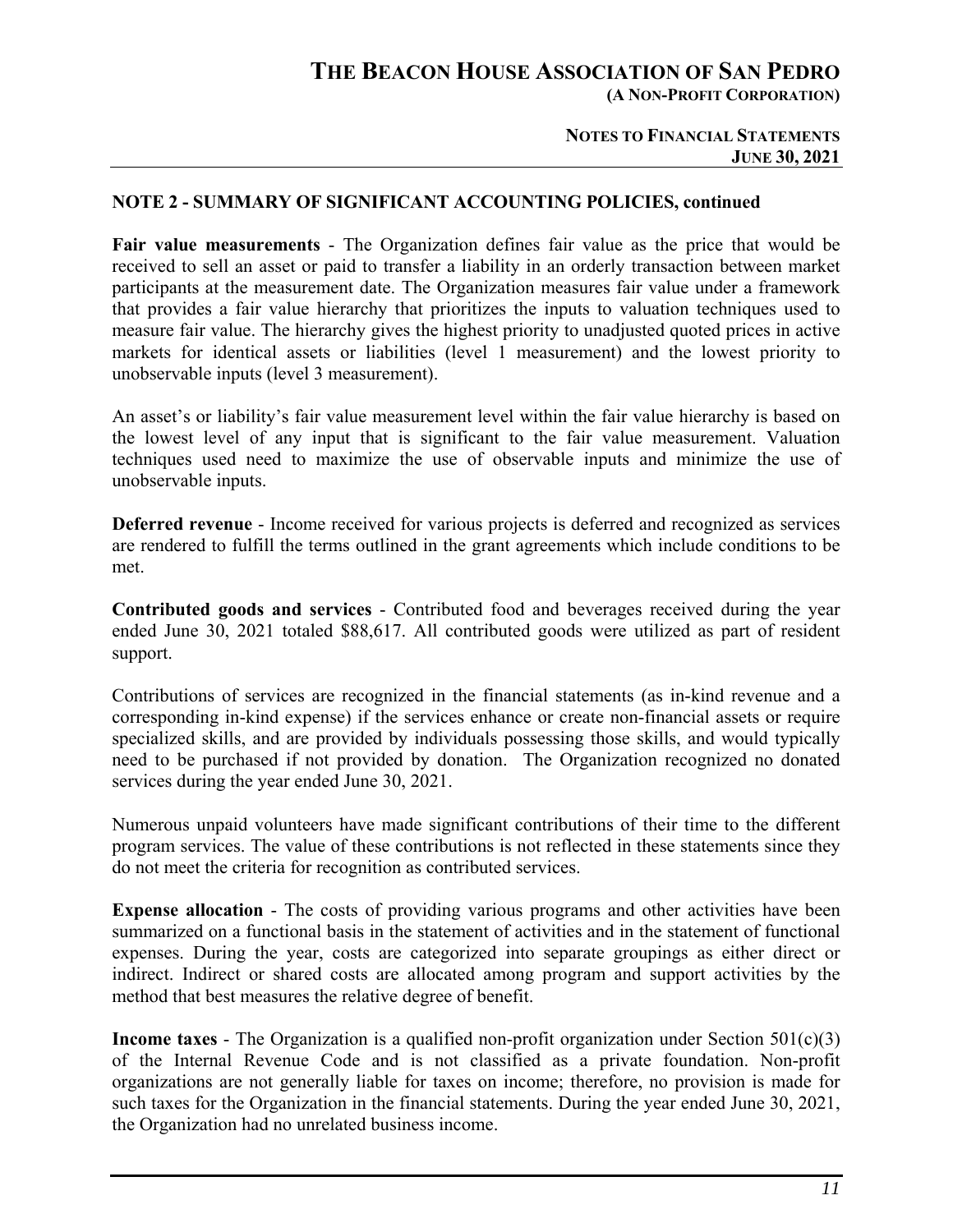#### **NOTES TO FINANCIAL STATEMENTS JUNE 30, 2021**

#### **NOTE 2 - SUMMARY OF SIGNIFICANT ACCOUNTING POLICIES, continued**

The Organization recognizes the impact of tax positions in the financial statements if that position is more likely than not of being sustained in an audit, based on the technical merits of the position. To date, the Organization has not recorded any uncertain tax positions. During the year ended June 30, 2021, the Organization did not recognize any amount in potential interest and penalties associated with uncertain tax positions. As of June 30, 2021, all federal tax returns since the 2017 tax year and state tax returns since the 2016 tax year are still subject to adjustment upon audit. No tax returns are currently being examined by taxing authorities.

**Risks and uncertainties** - Certain of the Organization's services are governed by grant agreements with governmental agencies with fixed terms. There can be no assurance that the Organization will be able to obtain future grant agreements as deemed necessary by management. The loss of some of the current grants or the inability to obtain future grants could have an adverse effect on the Organization's financial position and results of operations. Failure of the Organization to comply with applicable regulatory requirements can result in, among other things, loss of funding, warning letters, fines, injunctions, and civil penalties.

The Organization has contracts with the County of Los Angeles - Department of Health Services to provide services related to alcohol rehabilitation. The contracts require the Organization to disburse the funds received from the County for direct and indirect expenses of the program. The Organization does not get reimbursed for expenses of the program that exceed the program service revenues. Per the terms of the contracts, the County may terminate these agreements if federal and/or state funds are not available for agreed upon terms or services. Government contract revenue was approximately 30% of total revenue during the year ended June 30, 2021.

**Reclassifications and comparative totals** - Certain amounts presented in previous financial statements have been reclassified to conform to current presentation. The financial statements include certain prior year summarized comparative information in total, but not by net asset class. In addition, the notes to the financial statements do not contain the financial information on a comparative basis. Such summarized information does not include sufficient detail to constitute a presentation in conformity with accounting principles generally accepted in the United States of America. Accordingly, such information should be read in conjunction with the Organization's financial statements for the year ended, June 30, 2021, from which the summarized information was derived.

**Subsequent events** - Subsequent events have been evaluated by the Organization through October 26, 2021, which is the date these financial statements were issued, and no subsequent events have arisen, other than those described in these financial statements, that would require disclosure.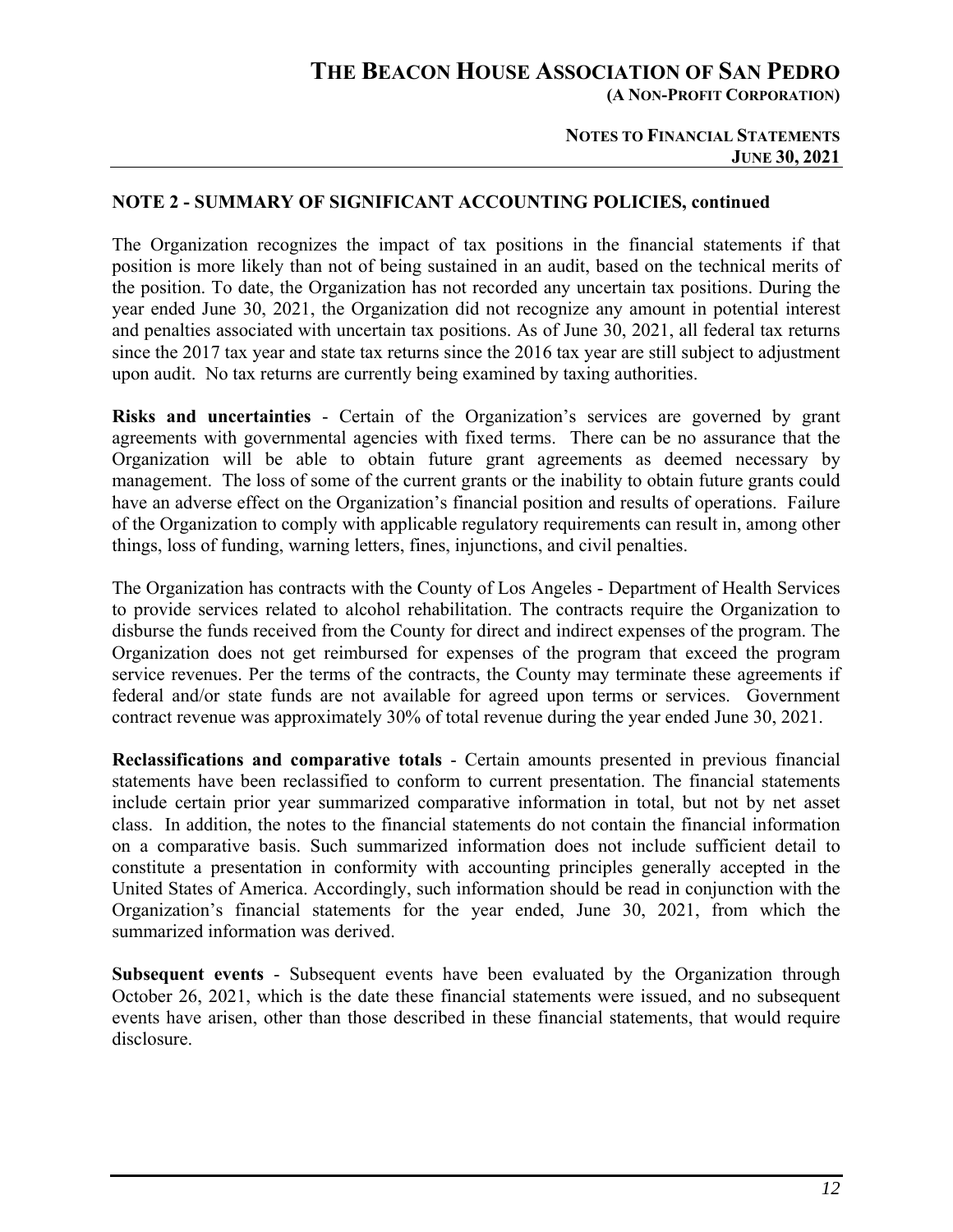#### **NOTES TO FINANCIAL STATEMENTS JUNE 30, 2021**

#### **NOTE 3 - LIQUIDITY AND AVAILABILITY OF RESOURCES**

The following reflects the Organization's financial assets as June 30, 2021, reduced by amounts not available for general use within one year of the balance sheet date because of donor restrictions and internal designations. Amounts not available include amounts set aside for board designated purposes that could be drawn upon if the governing board approves that action.

| Cash and cash equivalents                         | \$ | 679,321   |
|---------------------------------------------------|----|-----------|
| Accounts receivable, net                          |    | 256,156   |
| Investments                                       |    | 929,735   |
| Total financial assets                            |    | 1,865,212 |
| Board designated investments:                     |    |           |
| Operating reserve                                 |    | 640,500   |
| <b>PPE</b> reserve                                |    | (283,000) |
| Donor-restricted net assets                       |    | (50, 441) |
| Financial assets available to meet cash needs for |    |           |
| general expenditures within one year              | S  | 2,172,271 |

The Organization's goal is to maintain financial assets on hand to meet at least three months of normal operating expenses which, on average, totals approximately \$291,000 per month given full programmatic expenditures. With the current cash expenditures of approximately \$3.5 million annually, the Organization possesses sufficient financial assets for approximately four months of expenditures to meet its philanthropic mission.

**Board designated reserves** - The board of directors had approved the establishment of two designated reserve funds. The purpose of the first Board Designated Reserve Fund (the "Operating Reserve"), is to ensure the stability of the mission, programs, employment, and ongoing operations of the organization. The Operating Reserve is intended to provide an internal source of funds for situations such as a sudden increase in expenses, one-time unbudgeted expenses, unanticipated loss in funding, or uninsured losses. The target minimum Operating Reserve amount is equal to three months of average operating cash expenditures and is currently \$640,500. The purpose of the second Board Designated Reserve Fund is for the timely and proper maintenance of the physical plant and equipment ("PPE Reserve").

The PPE Reserve is intended to provide an internal source of funds for significant equipment purchases, building improvements and construction projects. The balance of the PPE Reserve is currently \$283,000.

**COVID-19 impact -** During March 2020, the World Health Organization declared the spread of Coronavirus disease, or COVID-19, a worldwide pandemic. The COVID-19 pandemic is having significant effects on global markets, supply chains, businesses and communities. The pandemic slowed the Organization's ability to serve patients. However, the Organization has adapted its channels to reach patients amidst the restrictions imposed by the federal and state governments.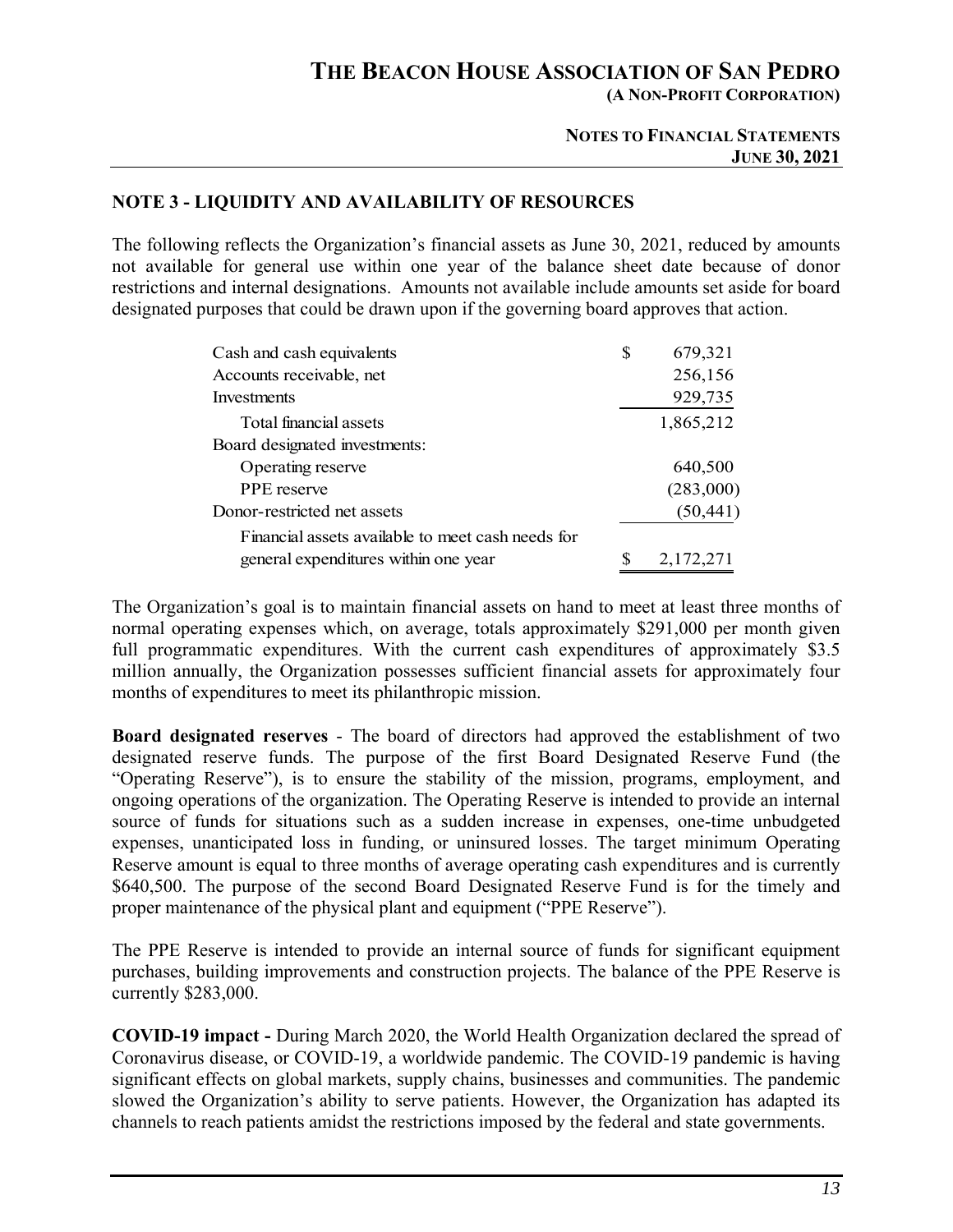#### **NOTES TO FINANCIAL STATEMENTS JUNE 30, 2021**

#### **NOTE 3 - LIQUIDITY AND AVAILABILITY OF RESOURCES, continued**

It is expected COVID-19 could continue to negatively impact the Organization's 2021-2022's operations. The duration of these uncertainties and the ultimate financial effects cannot be reasonably estimated at this time.

**CARES Act forgivable loan payable -** Management believes the Organization is taking appropriate action to mitigate the potential negative financial impact of COVID-19, including participation in the Paycheck Protection Program (the "PPP Loan") funded by the U.S. Small Business Administration ("SBA"). Through the program, the Organization secured \$117,645 on April 2020, in a low-interest loan. On April 14, 2021, the Organization received a letter from the SBA granting full forgiveness of the PPP Loan. As a result, \$117,645 was recognized as Forgiveness of CARES Act PPP Loan support in the accompanying statement of activities for the year ended June 30, 2021.

Additionally, on January 31, 2021, the Organization secured a second PPP Loan of \$133,984, payable over up to five years. Under certain circumstances, the loan may be forgivable, although the amount of forgiveness is uncertain. A portion of the PPP Loan may be forgiven based on the Organization's use of the proceeds for its payroll costs and other expenses in accordance with the requirements of the CARES Act. It is uncertain what, if any, impact future legislation or regulatory definitions will have on the CARES Act.

If the second PPP Loan is not fully forgiven, the Organization will remain liable for the full and punctual payment of the outstanding principal balance plus accrued and unpaid interest. The second PPP Loan accrues interest at a rate of 1.0% per annum, and the outstanding principal balance would be due in monthly installments commencing the date that the SBA remits the Organization's loan forgiveness amount to the lender. The note must be repaid within five years of funding, which would be January 2026. The second PPP Loan is unsecured, and can be prepaid at any time prior to maturity with no prepayment penalties.

#### **NOTE 4 - INVESTMENTS AND FAIR VALUE MEASUREMENTS**

The following is a description of the valuation methodologies used for the assets measured at fair value. All assets are measured at level 1 under the fair value hierarchy, and there have been no changes in the methodologies used during the year ended June 30, 2021.

**Money market funds -** Money market funds are open-ended mutual funds that invest in shortterm debt securities such as U.S. Treasury bills and commercial paper. The fair values of the money market funds were obtained based on quoted market prices at the closing of the last business day of the fiscal year.

**Mutual funds -** Mutual funds are valued at quoted market prices in an exchange and active market, which represent the net asset value of shares held by the Organization at year-end.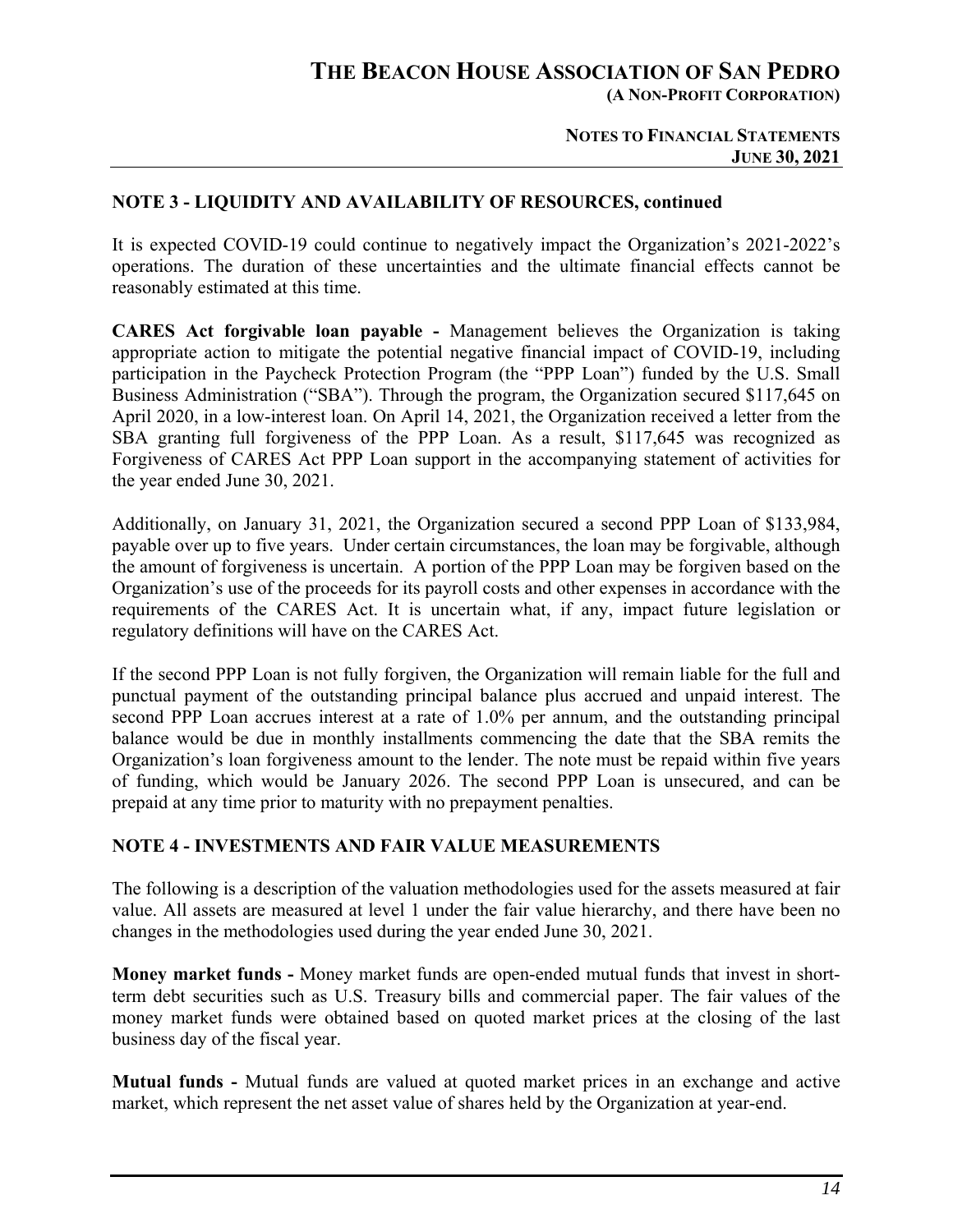#### **NOTES TO FINANCIAL STATEMENTS JUNE 30, 2021**

#### **NOTE 4 - INVESTMENTS AND FAIR VALUE MEASUREMENTS, continued**

**Mutual funds held in trust -** The trustee of the Organization's refunding revenue bonds (Note 7) manages and maintains the required reserve account, which is invested in mutual funds.

The methods described above may produce a fair value calculation that may not be indicative of net realizable value or reflective of future fair values. Furthermore, although management believes its valuation methods are appropriate and consistent with other market participants, the use of different methodologies or assumptions to determine the fair value of certain financial instruments could result in a different fair value measurement at the reporting deadline.

The following table summarizes the valuations of the Organization's investments as of June 30, 2021:

|                            | 929,735     |
|----------------------------|-------------|
| Mutual funds held in trust | 133,352     |
| Mutual funds               | 794,695     |
| Money market funds         | \$<br>1,688 |

Net investment income was comprised of the following during the year ended June 30, 2021:

| Interest and dividend income                |   | 2,775   |
|---------------------------------------------|---|---------|
| Realized gain (loss) on sale of investments |   | 7,335   |
| Unrealized gain on investments              |   | 5,892   |
| Administrative fees                         |   | (1,400) |
| Investment income, net                      | S | 14,602  |

#### **NOTE 5 - PROPERTY AND EQUIPMENT**

Property and equipment consists of the following as of June 30, 2021:

| Building and improvements                       | S | 3,195,310   |
|-------------------------------------------------|---|-------------|
| Furniture, fixtures, and equipment              |   | 263,989     |
| Automobiles                                     |   | 259,018     |
|                                                 |   | 3,718,317   |
| Less: accumulated depreciation and amortization |   | (1,879,072) |
|                                                 |   | 1,839,245   |
| Land                                            |   | 677,000     |
|                                                 |   | 2,516,245   |

Depreciation and amortization expense on property and equipment was \$155,903 during the year ended June 30, 2021.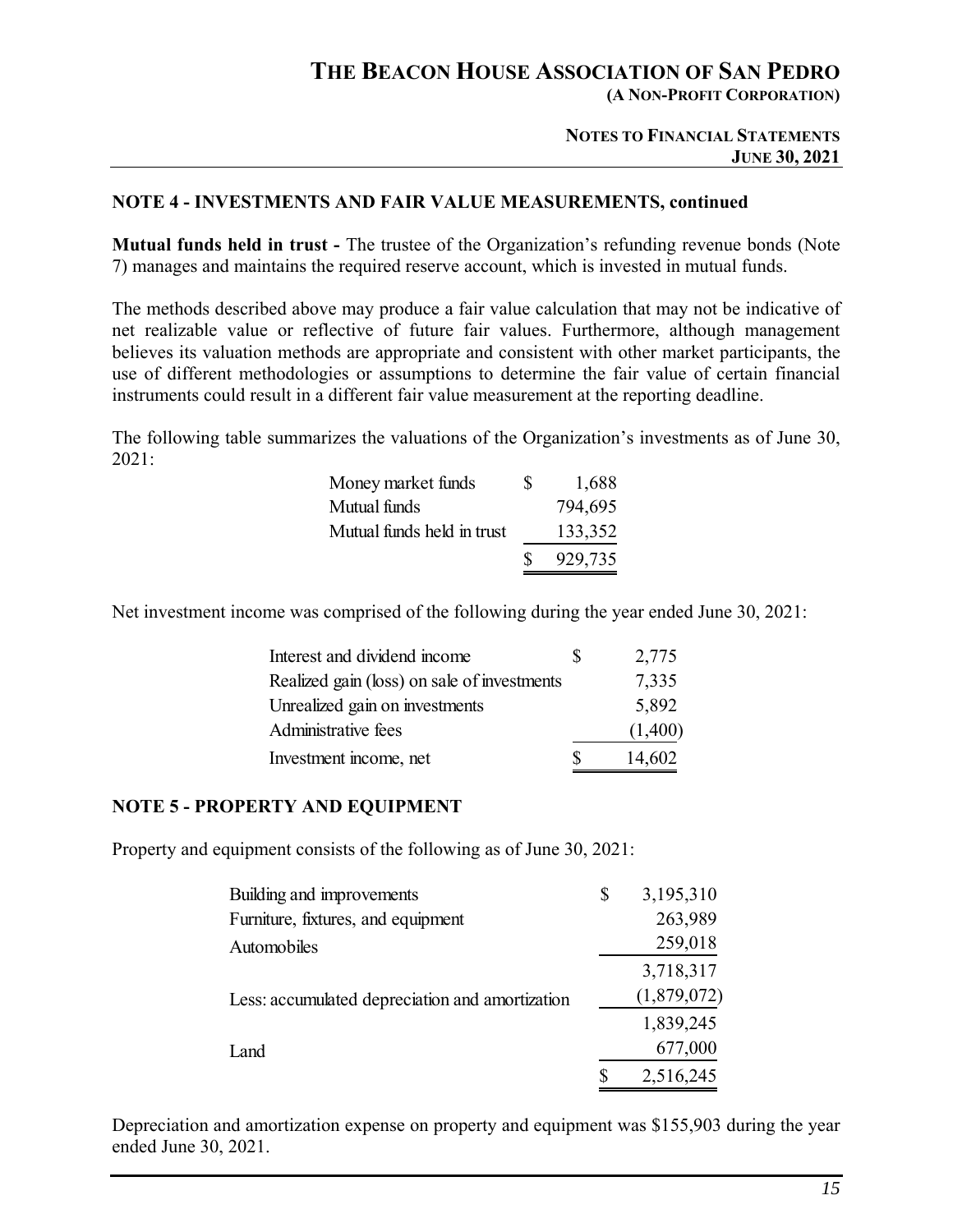#### **NOTES TO FINANCIAL STATEMENTS JUNE 30, 2021**

#### **NOTE 6 - RIGHT-OF-USE ASSETS AND OPERATING LEASE OBLIGATIONS**

**Long-term operating leases** - During September 2018, the Organization entered into an operating lease agreement for a San Pedro facility known as the "Thrift Shop." The lease requires monthly payments of \$4,477 through September 2020, with incremental annual increases through August 2028. The Organization has the option to terminate the lease during the second and sixth year with 90-days written notice and an early termination fee. The Organization is also obligated to pay certain common area maintenance fees.

During November 2019, the Organization also entered into an operating lease agreement for a San Pedro facility known as the "Exchange Warehouse." The lease requires monthly payments of \$3,590 through December 2022.

During January 2021, the Organization entered into an operating lease agreement for a Long Beach facility known as the "Long Beach Store". The lease requires monthly payments of \$13,300 through May 2022, with incremental annual increases through May 2026. The lease includes a five-month abatement period during the first year. The Organization has the option to extend the lease term for one additional period of sixty months. The Organization is also obligated to pay certain common area maintenance fees.

Each operating lease obligation uses a discount rate ranging from 5.00% to 5.25%.

Future minimum payments on the long-term operating leases for the years ending June 30 are:

|            | S  | 1,874,255 |
|------------|----|-----------|
| Thereafter |    | 140,880   |
| 2026       |    | 344,003   |
| 2025       |    | 355,586   |
| 2024       |    | 340,230   |
| 2023       |    | 343,021   |
| 2022       | \$ | 350,535   |

**Short-term operating lease** - During June 2021, the Organization extended an operating lease agreement for a San Pedro facility known as "Proper House." The lease requires monthly payments of \$4,164 through May 2022.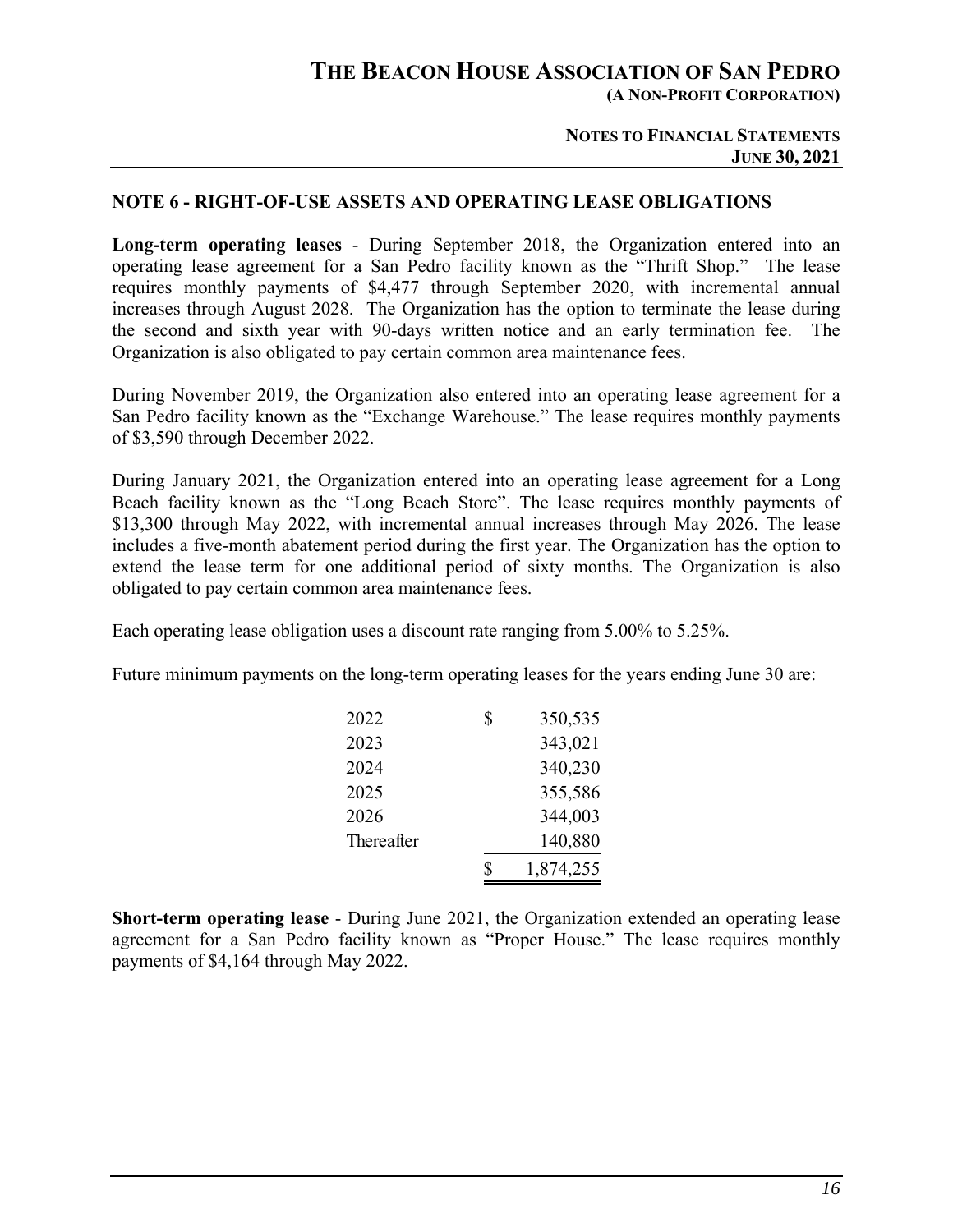#### **NOTES TO FINANCIAL STATEMENTS JUNE 30, 2021**

#### **NOTE 7 - REFUNDING REVENUE BONDS PAYABLE**

In October 2011, the Organization, through the California Health Facilities Financing Authority, issued \$1,505,000 of insured refunding revenue bonds, bearing interest rates ranging from 0.9% - 3.875% with the final installment payment due December 1, 2023. Principal is payable annually on December 1st of each year, and interest is payable semi-annually on June 1st and December 1st of each year.

The bonds are subject to mandatory sinking fund requirements starting December 1, 2020. The proceeds of the bonds, together with other funds, paid in full the Organization's 1993 Certificates of Participation, established a reserve account to service the new bonds, and paid the costs of issuance of the new bonds.

The Organization is required to transfer the interest and principal payments monthly to separate bank accounts managed by the bond trustee. These accounts are held in trust by U.S. Bank, along with the required bond reserve.

The regulatory agreement requires the Organization to satisfy certain covenants. The Organization was in compliance with the covenants as of June 30, 2021.

Future principal and interest payments due on the refunding revenue bonds are as follows:

|                          | <b>Interest</b> | Principal     | <b>Total</b>  |
|--------------------------|-----------------|---------------|---------------|
| 2022                     | \$<br>13,133    | \$<br>140,000 | \$<br>153,133 |
| 2023                     | 7,988           | 145,000       | 152,988       |
| 2024                     | 2,422           | 150,000       | 152,422       |
|                          | 23,543          | 435,000       | 458,543       |
| Bond issuance costs, net | -               | (1, 859)      | (1, 859)      |
|                          | \$<br>23,543    | \$<br>433,141 | \$<br>456,684 |

The Organization paid \$109,115 in costs of issuance, which are being amortized on a prorated basis over the life of the bonds based on the outstanding principal during the period. Amortization of issuance costs was \$5,796 for the year ended June 30, 2021.